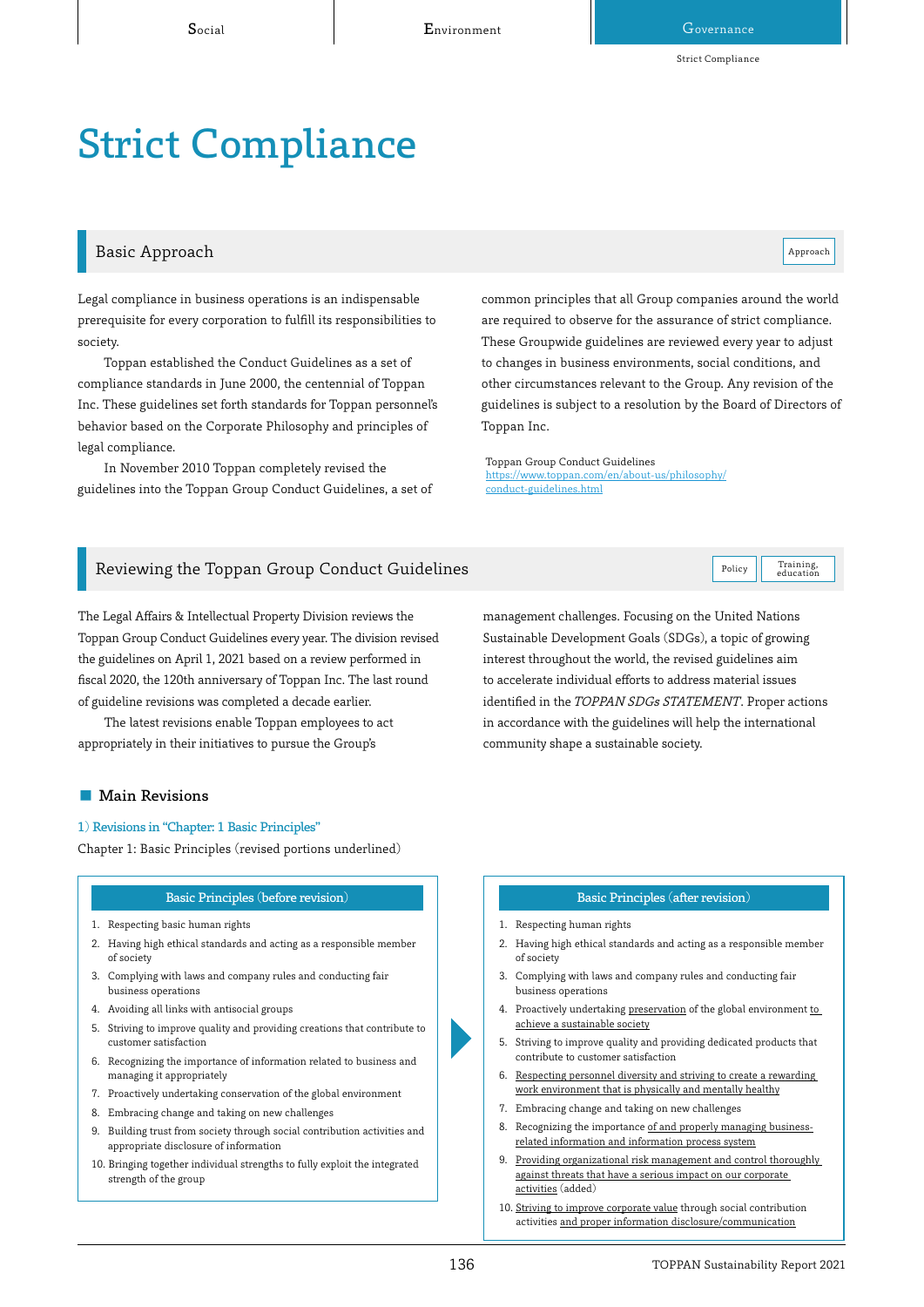- ⃝ Article 1 on "respecting human rights" closely relates to Toppan's time-honored concept of "respect for human beings." Civil society now urges businesses to take responsible actions on human rights around the world. Toppan therefore puts the human rights clause at the top of the Basic Principles. In the title of the fiscal 2020 edition, "basic human rights" has been changed to "human rights" in line with the wording used by globally recognized standards, primarily the United Nations Global Compact, a voluntary corporate sustainability initiative whose principles Toppan supports.
- ⃝ Article 2 represents corporate ethics and Article 3 covers legal compliance. Together they form the core of the Toppan Group Conduct Guidelines. The importance of these matters in the revised principles remains unchanged from before.
- ⃝ Article 6 (renumbered from 10) adds descriptions of a rewarding environment and personnel health and diversity to the former Article 10, which advocated a work environment

#### 2) Revisions in "Chapter 2: Specific Conduct Guidelines"

In tandem with the revisions in the basic principles, Toppan has reorganized the paragraphs describing the specific conduct guidelines and added new paragraphs, as follows (examples).

Paragraph headings:

- ⃝ Striving to maintain and promote physical and mental health
- ⃝ Understanding the characteristics of social media and using it with self-awareness and responsibility as a working professional
- ⃝ Promoting development of products and services by incorporating a standpoint of universal design
- ⃝ Striving for appropriate management of information processing system and network
- ⃝ Simulating emergency and taking precautions
- ⃝ Acting properly at the time of disaster
- ⃝ Striving to secure cyber security

The principle on the environment set forth in the specific guidelines from before was presented in two paragraphs, headed as follows: "striving to reduce the environmental burden of business activities" and "promoting businesses with consideration for the environment." With the growing concerns about global environmental issues and tougher environmental legislation and policies worldwide, this principle is now expressed in four paragraphs, headed as follows: to "establish a low-carbon society," "create a recycle-based society," "take environmental risk measures," and "preserve biodiversity."

The principle of the prohibition of discrimination specifies types of discrimination in the heading of the paragraph declaring Toppan's commitment to non-engagement in discrimination on the basis of disability, sexual orientation,

that fully exploits individual abilities. These points are now articulated in the title.

- ⃝ Articles 4 to 6 cover the "environmentally friendly & sustainable production" and "employee health & job satisfaction" themes under the Companywide Materiality category presented in the TOPPAN SDGs STATEMENT.
- ⃝ Article 8 describes information and evinces the importance of information process systems as infrastructure to support information management, with the progress of digital transformation (DX) in a digitalized society.
- ⃝ Article 9 introduces a basic principle on risk management and control. The avoidance of links with antisocial groups, a point affirmed in the former Article 4, has been integrated into this article.
- ⃝ The basic principles affirm Group commitment throughout the supply chain to initiatives for human rights, environmental conservation, and product-quality improvement.

and gender identity. This paragraph reflects the increased employment of persons with disabilities and enhanced global awareness about lesbian, gay, bisexual, transgender, and queer or questioning (LGBTQ) persons.

The diversity principle had been expressed in a paragraph on "recognizing the diverse values of individuals and respecting personal qualities and individuality." The words "diversity and inclusion" have been added to the paragraph heading to manifest Toppan's dedicated approach to diversity and inclusion (D&I) as a means of ensuring heightened D&I awareness among employees throughout Group workplaces.

The heading for the paragraph stipulating the building of appropriate relationships with business partners has been revised to include "procurement with responsibility" in order to accentuate Toppan's commitment to fulfilling social responsibilities throughout the entire supply chain. Toppan has drafted the content of this paragraph in line with the Toppan Group CSR Procurement Guidelines.

 The revised specific guidelines contain a paragraph on the contribution to popularization and promotion of culture, arts, and sports through business activities. In addition to the development and passing on of skills and culture, Toppan has reviewed its employee athlete program, the Kanosei Art Project ("kanosei" means "potential" in Japanese), its Groupwide projects focused on social topics such as education, arts, and healthcare, and various other initiatives the Group has recently been advancing.

Toppan has also revised several other principles to adjust to current social demands, business environments, and other circumstances relevant to the Group.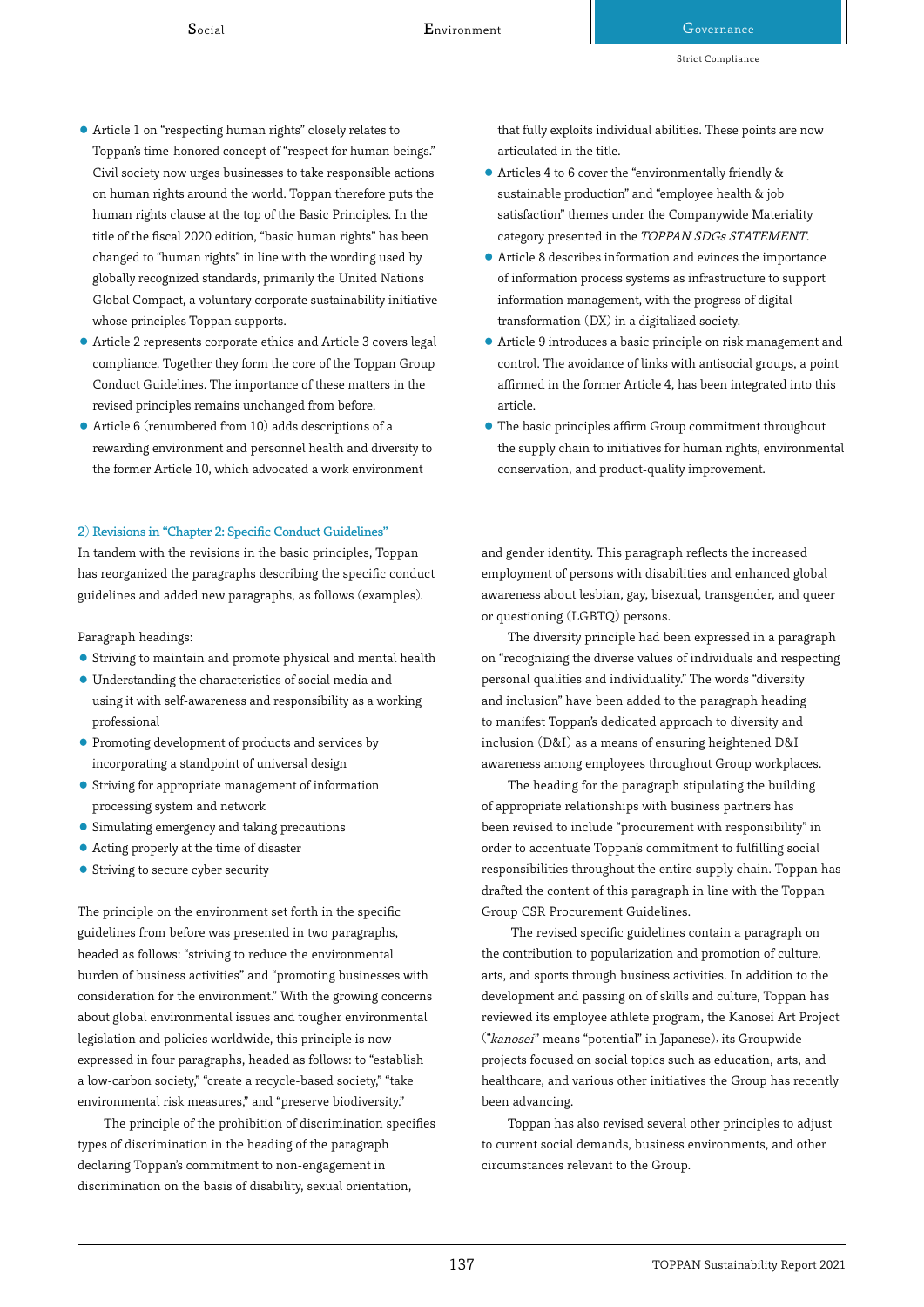#### ■ Disseminating the Revised Conduct Guidelines

Toppan gives every Group employee in Japan a booklet presenting the revised Conduct Guidelines and arranges an e-learning program to heighten awareness of the revisions. Toppan also organizes group training for Conduct Guidelines Promotion Leaders ("Leaders") to brief them on the details and intent of the latest revisions. The Leaders disseminate the revised guidelines at their workplaces throughout the Group.



E-learning program on the revised guidelines

# Promotion<br>framework

# Compliance Promotion Structure

Toppan believes that the strict observance of the Conduct Guidelines directly links to legal compliance. The Conduct Guidelines Promotion Leader system is a core mechanism to ensure full observance of the guidelines. Upon their election every year, the Leaders initiate guideline compliance in daily operations at their workplaces under the Director in charge of Conduct Guidelines Promotion.

Seven hundred and twelve Leaders were deployed across the Group in fiscal 2020, including 98 women (13.8% of the Leaders). A cumulative total of 11,132 employees have worked as Leaders since the system was launched in fiscal 2004.

Structure to Promote the Conduct Guidelines

|             | Number of<br>Newly<br>Deployed<br>Leaders | Number of<br><b>Female Leaders</b><br>Deployed<br>(Percentage) | Cumulative Total<br>Number of<br>Leaders |
|-------------|-------------------------------------------|----------------------------------------------------------------|------------------------------------------|
| Fiscal 2017 | 733                                       | 95 (13.0%)                                                     | 9.055                                    |
| Fiscal 2018 | 677                                       | 86 (12.7%)                                                     | 9,732                                    |
| Fiscal 2019 | 688                                       | 87 (12.6%)                                                     | 10,420                                   |
| Fiscal 2020 | 712                                       | 98 (13.8%)                                                     | 11,132                                   |

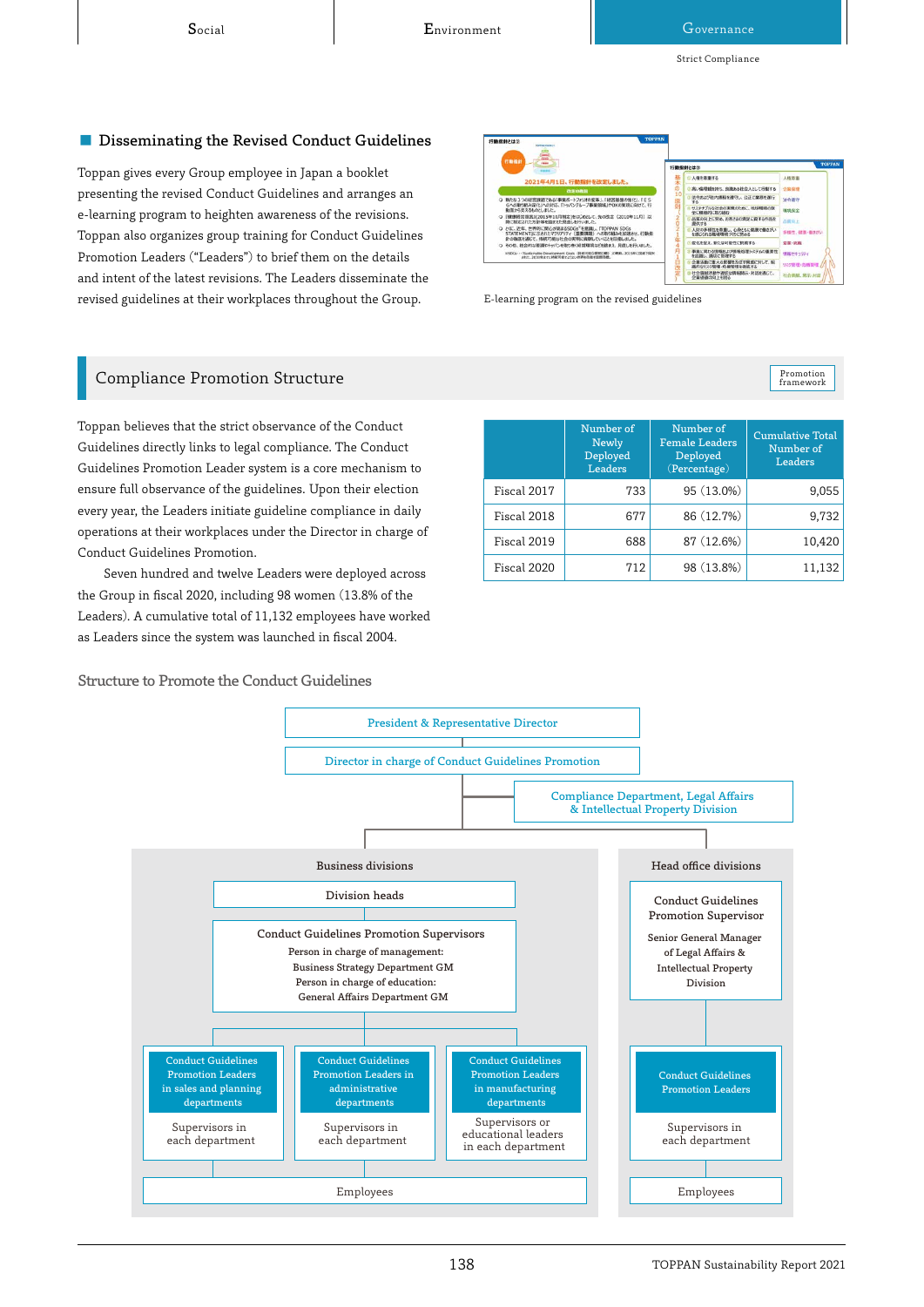Social **Environment** Books and Governance

Strict Compliance

Training,<br>education

### Compliance Training

Toppan organizes group training for Conduct Guidelines Promotion Leaders ("Leaders") every year. The Group devises ways to enhance the effectiveness of training sessions through activities such as group discussions using case methods describing actual incidents. Thirty-six training sessions were held for 528 Leaders from Toppan Inc. and Group companies across Japan in fiscal 2020.

Toppan also gives every Group employee in Japan a Conduct Guidelines Casebook, a Q&A style casebook describing situations that can arise in daily work. The casebook is used in various guideline promotion activities. The Leaders, for example, use it to disseminate the guidelines at their workplaces. The Compliance Department in the Legal Affairs

#### ■ Compliance in fiscal 2020

Toppan was not involved in any serious incidents or violations of laws or regulations in the course of business in fiscal 2020.

& Intellectual Property Division, meanwhile, posts monthly Conduct Guideline Notifications on topics relevant to the guidelines at the workplace to ensure strict compliance under the Leaders. Toppan has also been holding seminars, producing posters, and implementing other compliance promotion activities to ensure full observance of the guidelines among Group employees.

In fiscal 2020 Toppan held two online training sessions for 51 employees at Group affiliates in Shanghai, China to disseminate the guidelines and ensure strict compliance at overseas subsidiaries. Toppan will continue to organize education on the Conduct Guidelines for employees working at Group affiliates in other countries and regions.

Activity results,<br>performance data

# Anti-Corruption Initiatives Activity results, and the set of the set of the set of the set of the set of the set of the set of the set of the set of the set of the set of the set of the set of the set of the set of the set

Toppan has been undertaking various anti-corruption initiatives in conformance with the anti-corruption principle set out by the United Nations Global Compact. The Toppan Group Conduct Guidelines affirm wide-ranging principles on corruption prevention, such as the "prohibition of bribery and inappropriate entertainment practices," "prohibition of receipt or provision for personal gain or rebate," "prohibition of illegal political contributions or donations," and "prohibition of collusion and cartels."

To better combat corruption, Toppan established a set of anti-bribery rules and guidelines in March 2017 and formulated an anti-corruption framework led by the Director in charge of Legal Affairs & Intellectual Property as the chief anti-bribery manager. For more intensive anti-bribery control, Toppan also launched a system requiring pre-authorization for the offering of any entertainment or gifts to a public official or the like.

In April 2018 the Group issued an FAQ describing specific

cases of bribery to further heighten employee awareness and call strict attention to compliance-related issues. No cases of inappropriate entertainment or gifts to public officials or the like were identified across the Group in fiscal 2020.

In training sessions organized each year for candidates for overseas assignments, trainees learn reinforced strategies to combat bribery in the commercial and public sectors and become familiar with the Group's system for pre-authorization. Twenty employees attended five sessions in Japan in fiscal 2020.

The Toppan Group continues to win more contracts with national and local governments, primarily for business process outsourcing (BPO) projects in Japan. To ensure proper conduct, Toppan organizes regular training sessions on the prevention of collusion and bribery. The target trainees are mainly Group employees who are often assigned to sales and planning operations for public sector projects.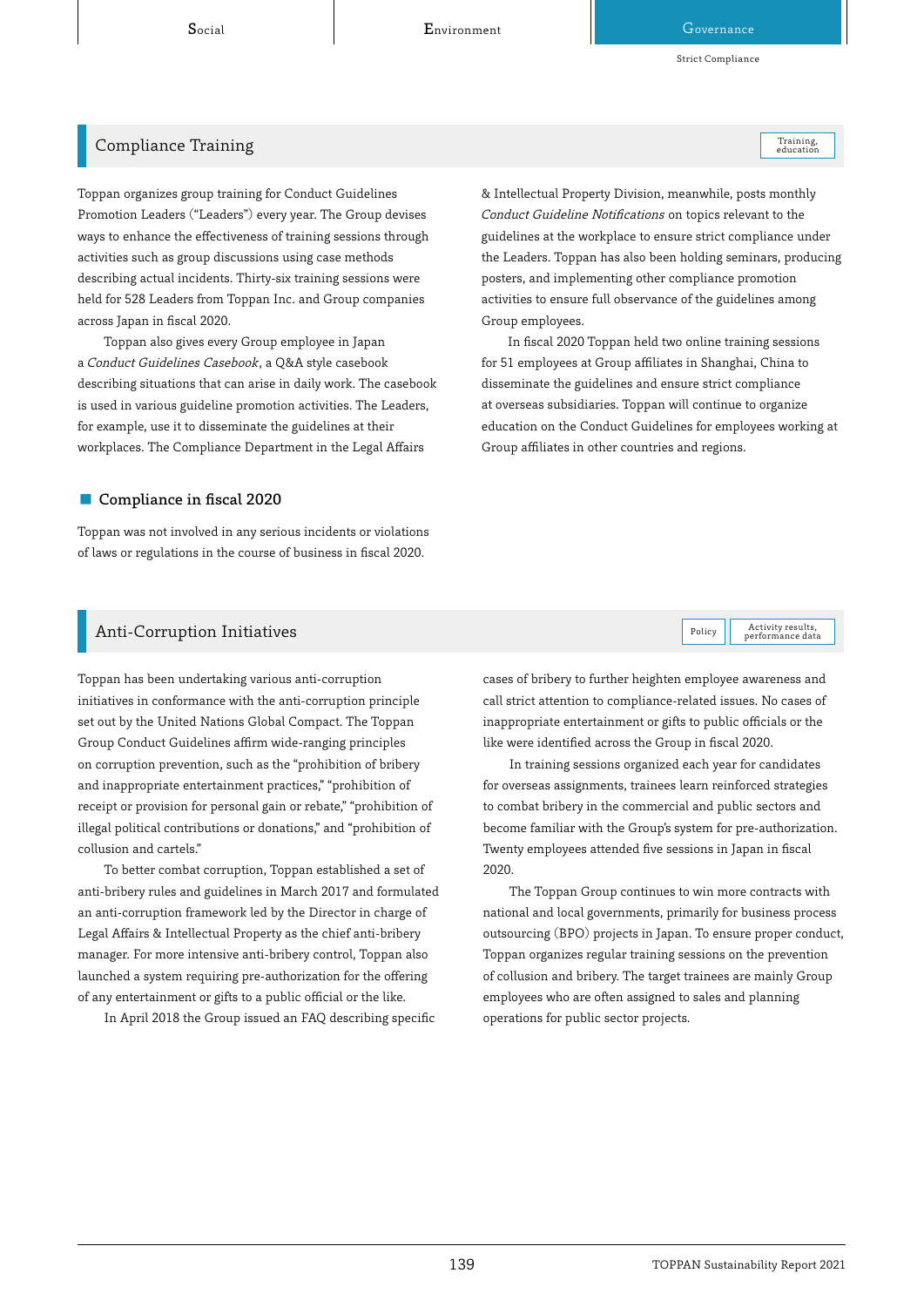Social **Environment** Governance

Strict Compliance

# Training for Compliance with Transaction-related Laws and Regulations  $\vert$  Policy

Training,<br>education

To enforce compliance with major transaction-related laws and regulations, the Toppan Group has been comprehensively preventing improper import and export transactions and ensuring compliance with the Subcontract Law of Japan.

In fiscal 2020, a total of 2,592 employees from departments that customarily conduct transactions with subcontractors were trained on compliance with the subcontract law, and 9,219 employees took an e-learning course on export controls under the Foreign Exchange and Foreign Trade Act of Japan.

The Group also audited compliance with the subcontract law in 43 departments and the observance of export controls in 35 departments.

Audits in fiscal 2020 confirmed conformance with these laws across the Group. No serious legal violations or cases of misconduct were identified, and no problems or incidents occurred in import or export transactions or transactions with subcontractors.

# Training to Prevent Infringements of Intellectual Property

Training,<br>education

Protection and management of intellectual property is a crucial issue for Toppan, a group of companies operating in the three fields of Information & Communication, Living & Industry, and Electronics. The Group devotes strict attention to measures to prevent the infringement of copyrights, trademarks, and other intellectual property rights of other parties while obtaining patents for its own technologies and business models.

Apart from in-house special training, Toppan holds regular training sessions for employees of the Toppan Group and its business partners. Participants in these sessions acquire basic legal knowledge on intellectual property rights by reviewing case histories in design work and other operations involving intellectual property issues within the Group.